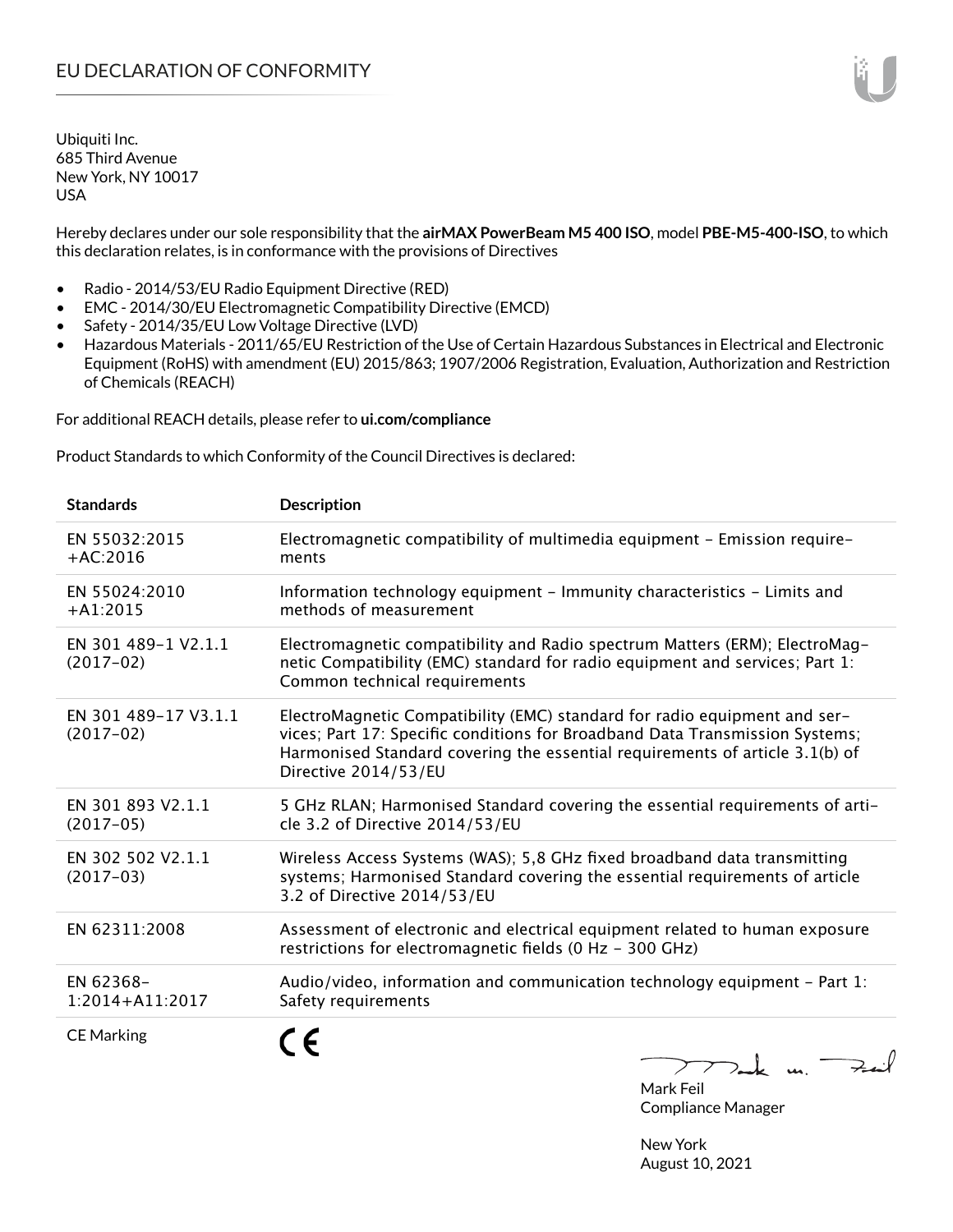## **PBE-M5-400-ISO**

#### **български** [Bulgarian]

С настоящото Ubiquiti декларира, че това устройство PBE-M5-400-ISO е в съответствие със съществените изисквания и други приложими разпоредби на Директиви 2014/53/EC, 2014/30/ЕС, 2014/35/ЕС.

## **Hrvatski** [Croatian]

Ubiquiti ovim putem izjavljuje da je ovaj uređaj PBE-M5- 400-ISO sukladan osnovnim zahtjevima i ostalim bitnim odredbama Direktiva 2014/53/EU, 2014/30/EU, 2014/35/ EU.

## **Čeština** [Czech]

Ubiquiti tímto prohlašuje, že toto PBE-M5-400-ISO zařízení, je ve shodě se základními požadavky a dalšími příslušnými ustanoveními směrnic 2014/53/EU, 2014/30/ EU, 2014/35/EU.

#### **Dansk** [Danish]

Hermed, Ubiquiti, erklærer at denne PBE-M5-400-ISO enhed, er i overensstemmelse med de væsentlige krav og øvrige relevante krav i direktiver 2014/53/EU, 2014/30/EU, 2014/35/EU.

#### **Nederlands** [Dutch]

Hierbij verklaart Ubiquiti, dat deze PBE-M5-400-ISO apparaat, in overeenstemming is met de essentiële eisen en de andere relevante bepalingen van richtlijnen 2014/53/EU, 2014/30/EU, 2014/35/EU.

#### **English**

Hereby, Ubiquiti, declares that this PBE-M5-400-ISO device, is in compliance with the essential requirements and other relevant provisions of Directives 2014/53/EU, 2014/30/EU, 2014/35/EU.

## **Eesti keel** [Estonian]

Käesolevaga Ubiquiti kinnitab, et antud PBE-M5-400-ISO seade, on vastavus olulistele nõuetele ja teistele asjakohastele sätetele direktiivide 2014/53/EL, 2014/30/EL, 2014/35/EL.

## **Suomi** [Finnish]

Täten Ubiquiti vakuuttaa, että tämä PBE-M5-400-ISO laite, on yhdenmukainen olennaisten vaatimusten ja muiden sitä koskevien direktiivien 2014/53/EU, 2014/30/EU, 2014/35/ EU.

## **Français** [French]

Par la présente Ubiquiti déclare que l'appareil PBE-M5- 400-ISO, est conforme aux exigences essentielles et aux autres dispositions pertinentes des directives 2014/53/UE, 2014/30/UE, 2014/35/UE.

## **Deutsch** [German]

Hiermit erklärt Ubiquiti, dass sich dieses PBE-M5-400-ISO Gerät, in Übereinstimmung mit den grundlegenden Anforderungen und den anderen relevanten Vorschriften der Richtlinien 2014/53/EU, 2014/30/EU, 2014/35/EU befindet.

## **Ελληνικά** [Greek]

Δια του παρόντος, Ubiquiti, δηλώνει ότι αυτή η συσκευή PBE-M5-400-ISO, είναι σε συμμόρφωση με τις βασικές απαιτήσεις και τις λοιπές σχετικές διατάξεις των οδηγιών 2014/53/EE, 2014/30/EE, 2014/35/EE.

#### **Magyar** [Hungarian]

Ezennel Ubiquiti kijelenti, hogy ez a PBE-M5-400-ISO készülék megfelel az alapvető követelményeknek és más vonatkozó 2014/53/EU, 2014/30/EU, 2014/35/EU irányelvek rendelkezéseit.

#### **Íslenska** [Icelandic]

Hér, Ubiquiti, því yfir að þetta PBE-M5-400-ISO tæki er í samræmi við grunnkröfur og önnur viðeigandi ákvæði tilskipana 2014/53/ESB, 2014/30/ESB, 2014/35/ESB.

#### **Italiano** [Italian]

Con la presente, Ubiquiti, dichiara che questo dispositivo PBE-M5-400-ISO, è conforme ai requisiti essenziali ed alle altre disposizioni pertinenti delle direttive 2014/53/UE, 2014/30/UE, 2014/35/UE.

#### **Latviešu valoda** [Latvian]

Ar šo, Ubiquiti, deklarē, ka PBE-M5-400-ISO ierīce, ir saskaņā ar būtiskajām prasībām un citiem attiecīgiem noteikumiem Direktīvās 2014/53/ES, 2014/30/ES, 2014/35/ES.

#### **Lietuvių kalba** [Lithuanian]

Ubiquiti deklaruoja, kad šis PBE-M5-400-ISO įrenginys atitinka esminius reikalavimus ir kitas 2014/53/ES, 2014/30/ES, 2014/35/ES Direktyvų nuostatas.

#### **Malti** [Maltese]

Hawnhekk, Ubiquiti, tiddikjara li dan il-mezz PBE-M5-400- ISO huwa konformi mar-rekwiżiti essenzjali u dispożizzjonijiet rilevanti oħrajn ta 'Direttivi 2014/53/UE, 2014/30/ UE, 2014/35/UE.

#### **Norsk** [Norwegian]

Herved Ubiquiti, erklærer at denne PBE-M5-400-ISO enheten, er i samsvar med de grunnleggende kravene og andre relevante bestemmelser i direktivene 2014/53/EU, 2014/30/EU, 2014/35/EU.

#### **Polski** [Polish]

Niniejszym, Ubiquiti, oświadcza, że urządzenie PBE-M5-400-ISO, jest zgodny z zasadniczymi wymaganiami oraz pozostałymi stosownymi postanowieniami Dyrektyw 2014/53/UE, 2014/30/UE, 2014/35/UE.

#### **Português** [Portuguese]

Ubiquiti declara que este dispositivo PBE-M5-400-ISO, está conforme com os requisitos essenciais e outras disposições das Directivas 2014/53/UE, 2014/30/UE, 2014/35/UE.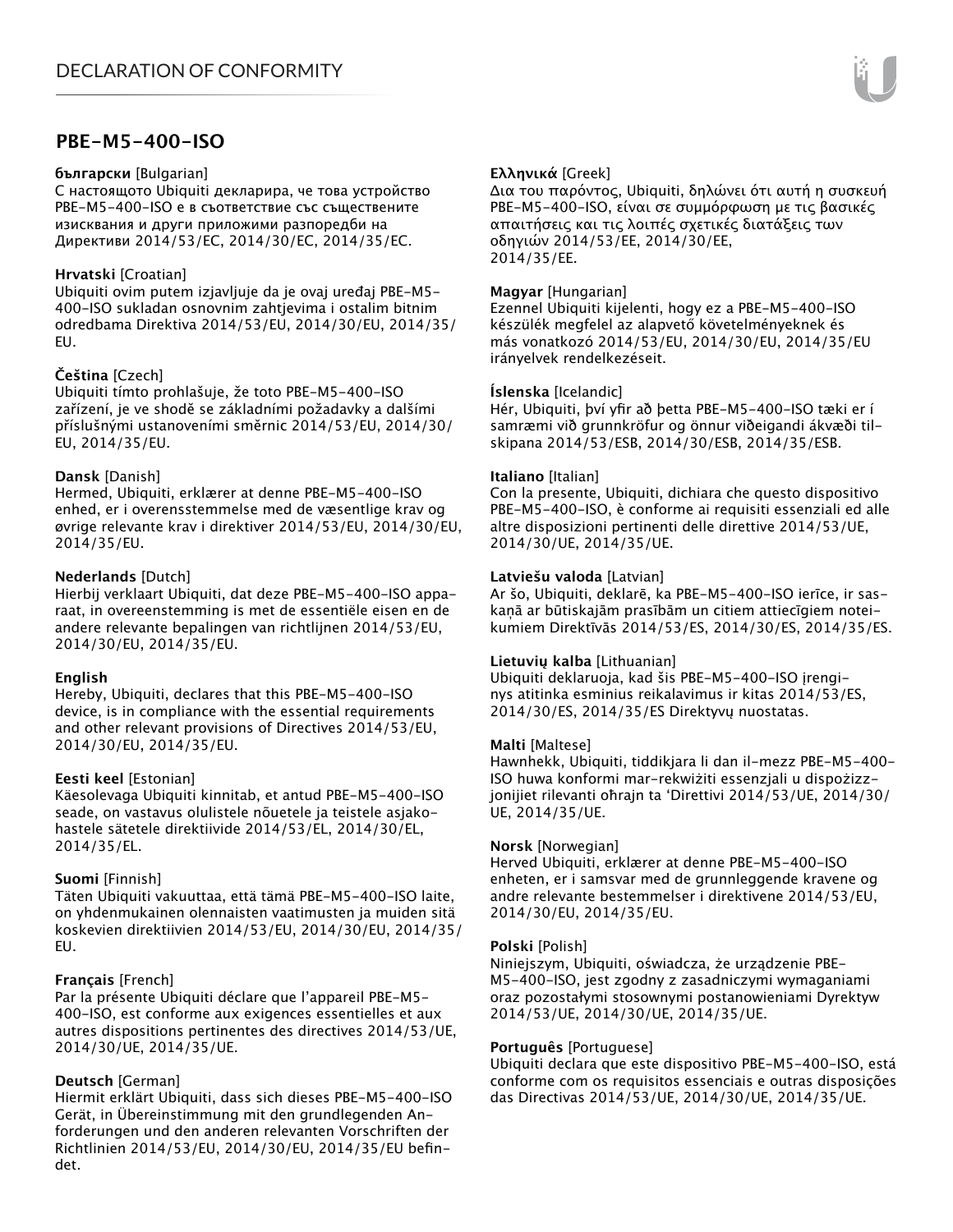#### **Română** [Romanian]

Prin prezenta, Ubiquiti declară că acest dispozitiv PBE-M5- 400-ISO este în conformitate cu cerințele esențiale și alte prevederi relevante ale Directivelor 2014/53/UE, 2014/30/ UE, 2014/35/UE.

#### **Slovenčina** [Slovak]

Týmto Ubiquiti, prehlasuje, že toto PBE-M5-400-ISO zariadenie, je v súlade so základnými požiadavkami a ďalšími relevantnými ustanoveniami smernice 2014/53/EÚ, 2014/30/EÚ, 2014/35/EÚ.

#### **Slovenščina** [Slovenian]

Družba Ubiquiti izjavlja, da je naprava PBE-M5-400-ISO v skladu z obveznimi zahtevami in drugimi ustreznimi določbami direktiv 2014/53/EU, 2014/30/EU in 2014/35/ EU.

#### **Español** [Spanish]

Por medio de la presente Ubiquiti declara que este dispositivo PBE-M5-400-ISO, cumple con los requisitos esenciales y cualesquiera otras disposiciones aplicables o exigibles de las Directivas 2014/53/UE, 2014/30/UE, 2014/35/UE.

#### **Svenska** [Swedish]

Härmed Ubiquiti, intygar att denna PBE-M5-400-ISO enhet är i överensstämmelse med de väsentliga egenskapskrav och övriga relevanta bestämmelser som framgår av direktiven 2014/53/EU, 2014/30/EU, 2014/35/EU.

#### **Accessories**:

https://www.ui.com/products/#default https://www.ui.com/products/#accessories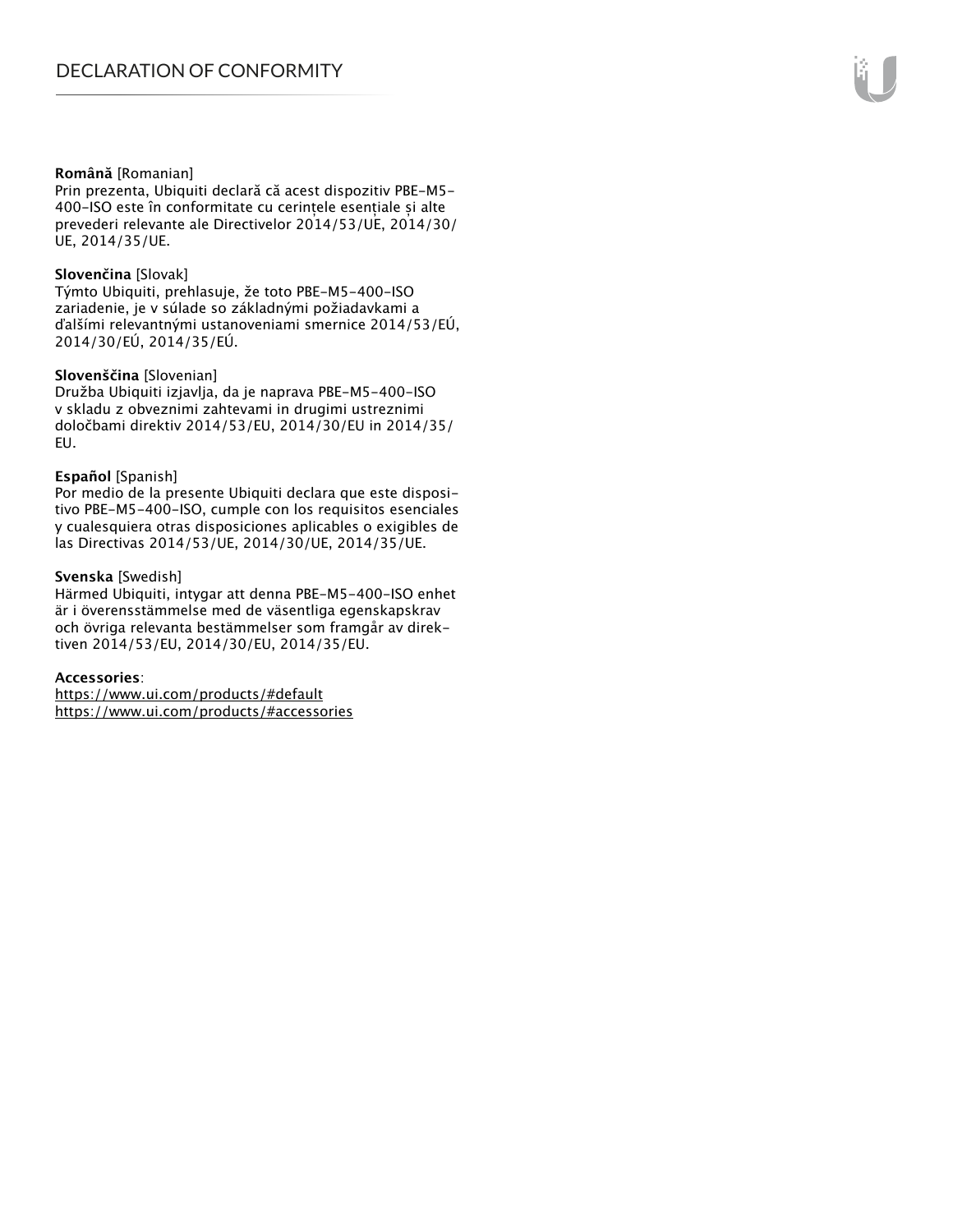Hereby declares under our sole responsibility that the **airMAX PowerBeam M5 400 ISO**, model **PBE-M5-400-ISO**, to which this declaration relates, is in conformance with the provisions of UK Regulations

- Radio Equipment Regulations 2017
- Electromagnetic Compatibility Regulations 2016
- Electrical Equipment (Safety) Regulations 2016
- Hazardous Materials The Restriction of the Use of Certain Hazardous Substances in Electrical and Electronic Equipment Regulations 2012; 1907/2006 Registration, Evaluation, Authorization and Restriction of Chemicals (REACH)

For additional REACH details, please refer to **ui.com/compliance**

Product Standards to which Conformity of the Council Directives is declared:

| <b>Standards</b>                    | <b>Description</b>                                                                                                                                                                                                                                                |
|-------------------------------------|-------------------------------------------------------------------------------------------------------------------------------------------------------------------------------------------------------------------------------------------------------------------|
| EN 55032:2015<br>$+AC:2016$         | Electromagnetic compatibility of multimedia equipment - Emission require-<br>ments                                                                                                                                                                                |
| EN 55024:2010<br>$+A1:2015$         | Information technology equipment - Immunity characteristics - Limits and<br>methods of measurement                                                                                                                                                                |
| EN 301 489-1 V2.1.1<br>$(2017-02)$  | Electromagnetic compatibility and Radio spectrum Matters (ERM); ElectroMag-<br>netic Compatibility (EMC) standard for radio equipment and services; Part 1:<br>Common technical requirements                                                                      |
| EN 301 489-17 V3.1.1<br>$(2017-02)$ | ElectroMagnetic Compatibility (EMC) standard for radio equipment and ser-<br>vices; Part 17: Specific conditions for Broadband Data Transmission Systems;<br>Harmonised Standard covering the essential requirements of article 3.1(b) of<br>Directive 2014/53/EU |
| EN 301 893 V2.1.1<br>$(2017-05)$    | 5 GHz RLAN; Harmonised Standard covering the essential requirements of arti-<br>cle 3.2 of Directive 2014/53/EU                                                                                                                                                   |
| EN 302 502 V2.1.1<br>$(2017-03)$    | Wireless Access Systems (WAS); 5,8 GHz fixed broadband data transmitting<br>systems; Harmonised Standard covering the essential requirements of article<br>3.2 of Directive 2014/53/EU                                                                            |
| EN 62311:2008                       | Assessment of electronic and electrical equipment related to human exposure<br>restrictions for electromagnetic fields (0 Hz - 300 GHz)                                                                                                                           |
| EN 62368-<br>1:2014+A11:2017        | Audio/video, information and communication technology equipment $-$ Part 1:<br>Safety requirements                                                                                                                                                                |
| <b>UKCA Marking</b>                 | UK<br>$T$ and $\kappa$ un.                                                                                                                                                                                                                                        |

Mark Feil Compliance Manager

New York August 10, 2021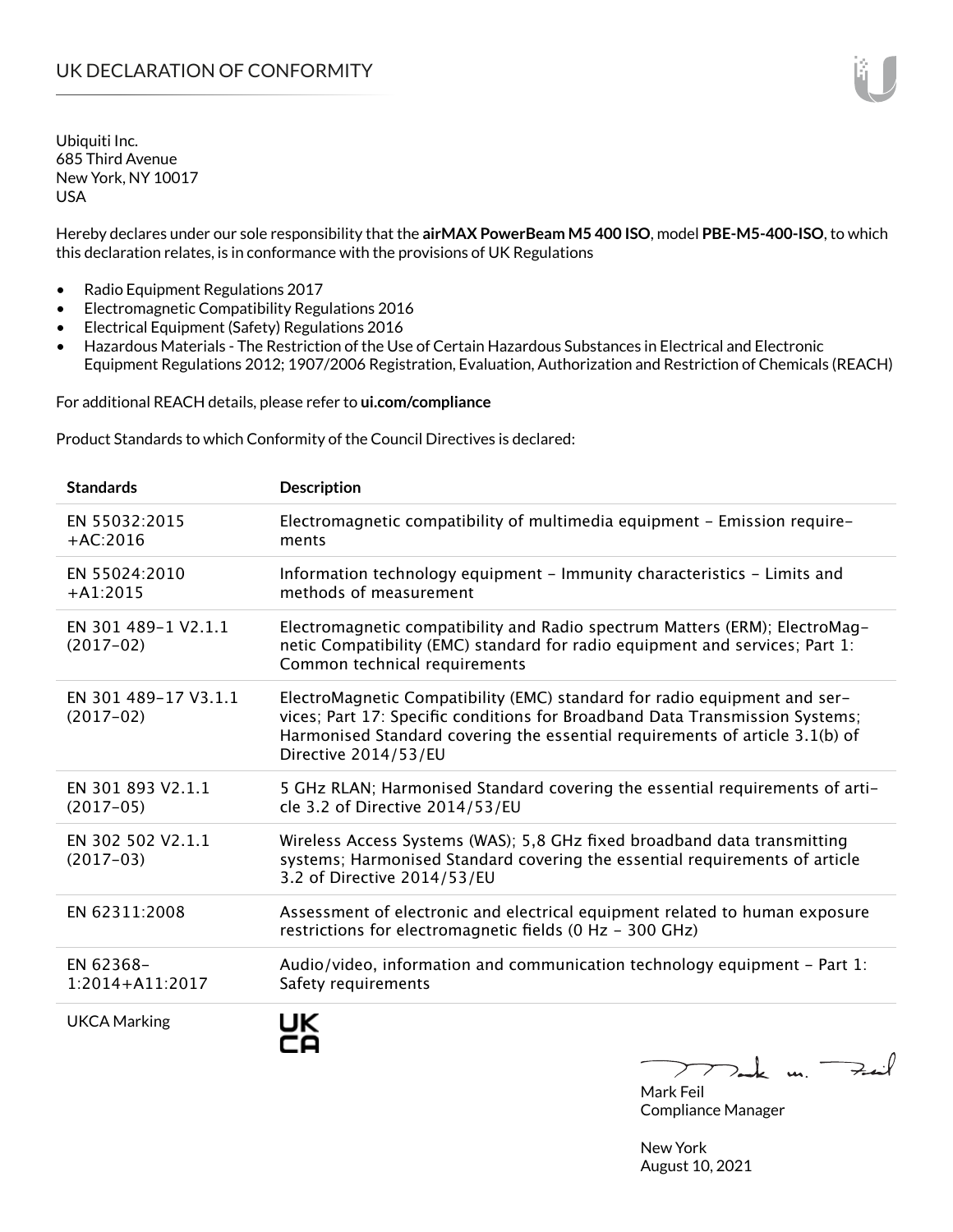## DICHIARAZIONE DI CONFORMITÀ UE ITALIAN ITALIAN

Ubiquiti Inc. 685 Third Avenue New York, NY 10017 USA

Con la presente dichiara sotto la propria esclusiva responsabilità che l' **airMAX PowerBeam M5 400 ISO**, modello **PBE-M5-400-ISO**, a cui si riferisce la presente dichiarazione, è conforme alle disposizioni delle Direttive

- Radio 2014/53/EU Direttiva sulle apparecchiature radio (RED)
- EMC -2014/30/UE Direttiva sulla Compatibilità Elettromagnetica (EMCD)
- Sicurezza -2014/35/UE Direttiva sulla Bassa Tensione (LVD)
- Materiali Pericolosi -2011/65/UE Restrizione dell'uso di alcune Sostanze Pericolose nelle Apparecchiature Elettriche ed Elettroniche (RoHS) con emendamento (UE) 2015/863; 1907/2006 Registrazione, Valutazione, Autorizzazione e Restrizione delle Sostanze Chimiche (REACH)

Per ulteriori dettagli sul REACH, fare riferimento a **ui.com/compliance**

| <b>Standard</b>                     | <b>Descrizione</b>                                                                                                                                                                                                                                                             |
|-------------------------------------|--------------------------------------------------------------------------------------------------------------------------------------------------------------------------------------------------------------------------------------------------------------------------------|
| EN 55032:2015<br>$+AC:2016$         | Compatibilità elettromagnetica delle apparecchiature multimediali -<br>Prescrizioni di Emissione                                                                                                                                                                               |
| EN 55024:2010<br>$+A1:2015$         | Apparecchiature per la tecnologia dell'informazione - Caratteristiche di immu-<br>nità - Limiti e metodi di misura                                                                                                                                                             |
| EN 301 489-1 V2.1.1<br>$(2017-02)$  | Compatibilità elettromagnetica e problematiche di spettro radio (ERM); Norma<br>di compatibilità elettromagnetica (EMC) per apparecchiature e servizi radio;<br>Parte 1: Requisiti tecnici comuni                                                                              |
| EN 301 489-17 V3.1.1<br>$(2017-02)$ | Norma di Compatibilità Elettromagnetica (EMC) per apparecchiature e servizi<br>radio; Parte 17: Condizioni specifiche per sistemi di trasmissione dati a banda<br>larga; Norma armonizzata relativa ai requisiti essenziali dell'articolo 3.1(b) della<br>direttiva 2014/53/UE |
| EN 301 893 V2.1.1<br>$(2017-05)$    | 5 GHz RLAN; norma armonizzata che soddisfa i requisiti essenziali dell'articolo<br>3.2 della direttiva 2014/53/UE                                                                                                                                                              |
| EN 302 502 V2.1.1<br>$(2017-03)$    | Sistemi di Accesso Wireless (WAS); sistemi fissi di trasmissione dati a banda lar-<br>ga a 5,8 GHz; norma armonizzata che soddisfa i requisiti essenziali dell'articolo<br>3.2 della direttiva 2014/53/UE                                                                      |
| EN 62311:2008                       | Valutazione degli apparecchi elettronici ed elettrici in relazione ai limiti di base<br>per l'esposizione umana ai campi elettromagnetici (0 Hz - 300 GHz)                                                                                                                     |
| EN 62368-<br>1:2014+A11:2017        | Apparecchiature per la tecnologia audio/video, dell'informazione e della comu-<br>nicazione - Parte 1: Requisiti di sicurezza                                                                                                                                                  |
| <b>CE Marking</b>                   |                                                                                                                                                                                                                                                                                |

 $k$  un  $\rightarrow$ Mark Feil

Compliance Manager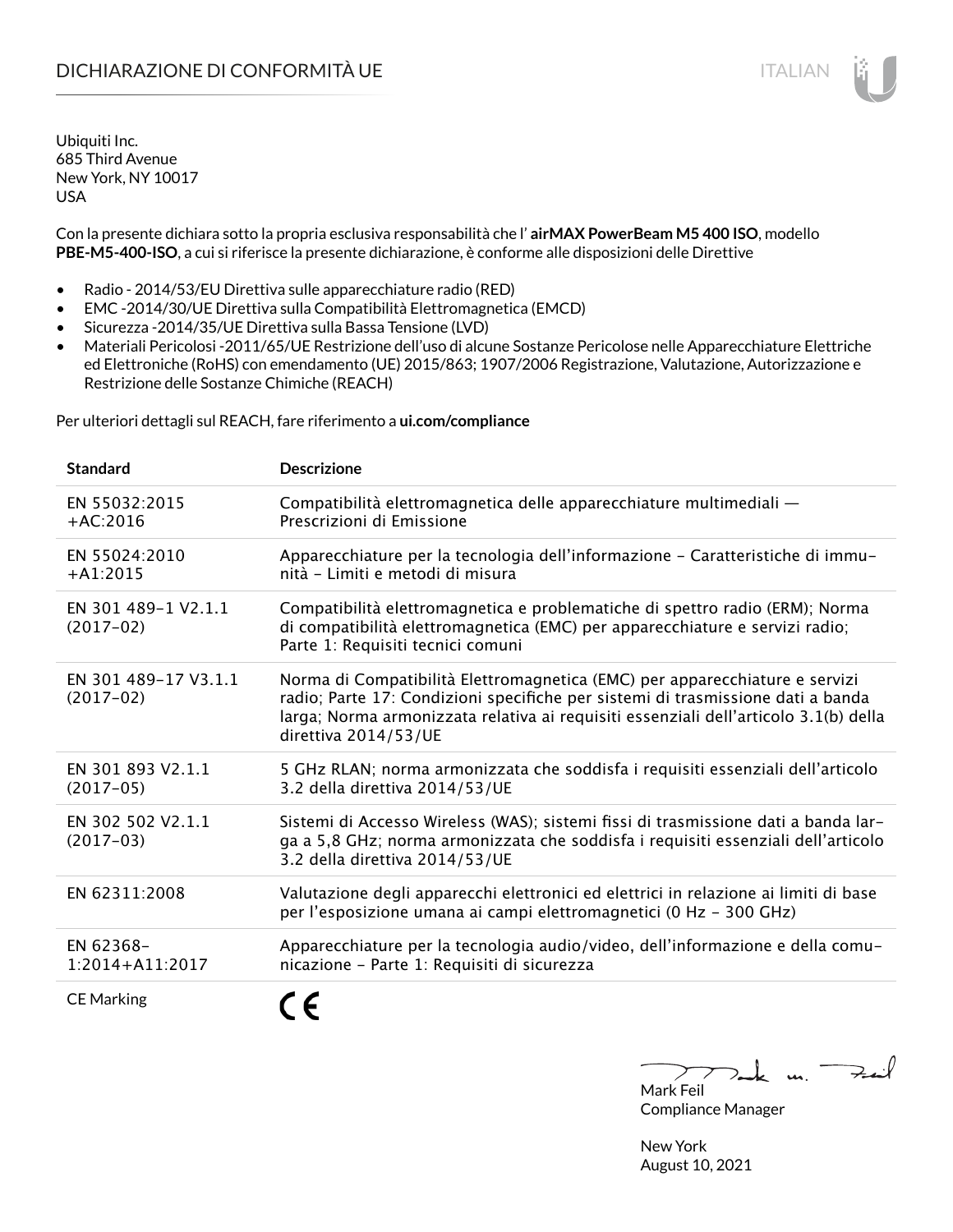Déclare par la présente, sous notre seule responsabilité, que l'**airMAX PowerBeam M5 400 ISO**, modèle **PBE-M5-400-ISO**, auquel se rapporte cette déclaration, est conforme aux dispositions des Directives

- Radio 2014/53/EU Directive sur les Équipements Radio (RED)
- EMC -2014/30/EU Directive sur la Compatibilité Electromagnétique (EMCD)
- Sécurité -2014/35/EU Directive sur la Basse Tension (LVD)
- Matières dangereuses -2011/65/UE Restriction de l'utilisation de Certaines Substances Dangereuses dans les Equipements Electriques et Electroniques (RoHS) avec amendement (EU) 2015/863 ; 1907/2006 Enregistrement, Evaluation, Autorisation et Restriction des Produits Chimiques (REACH)

Pour plus de détails sur le règlement REACH, veuillez consulter le site **ui.com/compliance**

| <b>Normes</b>                       | La description                                                                                                                                                                                                                                                                                                                             |
|-------------------------------------|--------------------------------------------------------------------------------------------------------------------------------------------------------------------------------------------------------------------------------------------------------------------------------------------------------------------------------------------|
| EN 55032:2015<br>$+AC:2016$         | Compatibilité électromagnétique des équipements multimédia — Exigences<br>d'émission                                                                                                                                                                                                                                                       |
| EN 55024:2010<br>$+A1:2015$         | Appareils de traitement de l'information - Caractéristiques d'immunité - Lim-<br>ites et méthodes de mesure                                                                                                                                                                                                                                |
| EN 301 489-1 V2.1.1<br>$(2017-02)$  | Compatibilité électromagnétique et spectre radioélectrique (ERM) ; Norme de<br>compatibilité électromagnétique (CEM) pour les équipements de communica-<br>tion radio et services ; Partie 1 : Exigences techniques communes                                                                                                               |
| EN 301 489-17 V3.1.1<br>$(2017-02)$ | Norme de compatibilité électromagnétique (CEM) concernant les équipements<br>de communication radio et services ; partie 17 : Exigences particulières appli-<br>cables aux systèmes de transmission de données à large bande ; norme har-<br>monisée couvrant les exigences essentielles de l'article 3.1(b) de la directive<br>2014/53/UE |
| EN 301 893 V2.1.1<br>$(2017-05)$    | RLAN de 5 GHz ; Norme harmonisée couvrant les exigences essentielles de l'ar-<br>ticle 3.2 de la Directive 2014/53/EU                                                                                                                                                                                                                      |
| EN 302 502 V2.1.1<br>$(2017-03)$    | Systèmes d'accès sans fil (WAS) ; systèmes fixes de transmission de données à<br>large bande de 5,8 GHz; norme harmonisée couvrant les exigences essentielles<br>de l'article 3.2 de la directive 2014/53/UE                                                                                                                               |
| EN 62311:2008                       | Évaluation des équipements électroniques et électriques en relation avec les<br>restrictions d'exposition humaine pour les champs électromagnétiques (0 Hz -<br>300 GHz)                                                                                                                                                                   |
| EN 62368-<br>1:2014+A11:2017        | Equipements des technologies de l'audio/vidéo, de l'information et de la com-<br>munication - Partie 1 : exigences de sécurité                                                                                                                                                                                                             |
| <b>CE Marking</b>                   | $\nabla$ ark un.                                                                                                                                                                                                                                                                                                                           |

Mark Feil Compliance Manager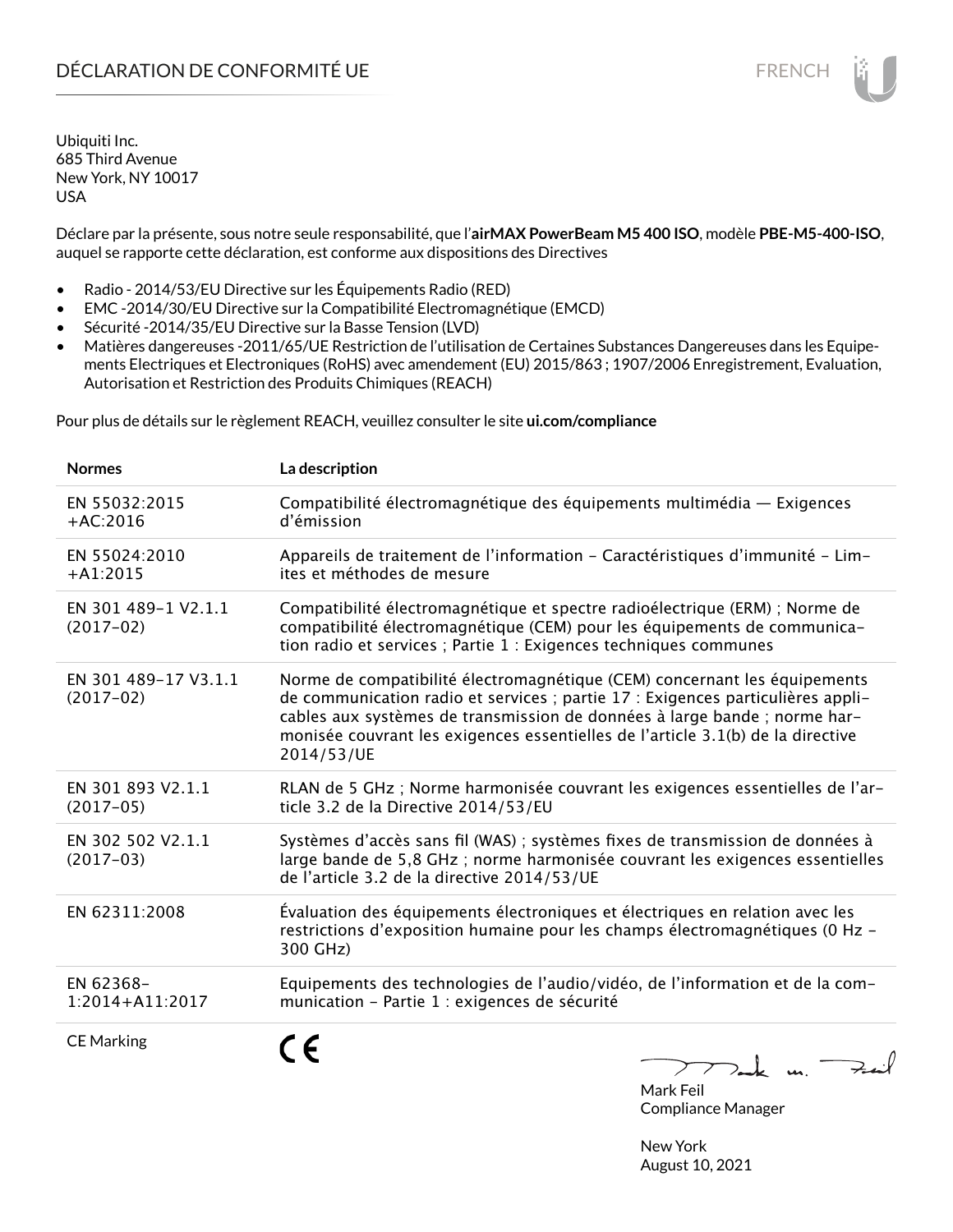Por la presente declaramos bajo nuestra exclusiva responsabilidad que el **airMAX PowerBeam M5 400 ISO**, modelo **PBE-M5-400-ISO**, al que se refiere esta declaración, es conforme con las disposiciones de las Directivas

- Radio 2014/53/EU Directiva de Equipos de Radio (RED)
- EMC -2014/30/Directiva de Compatibilidad Electromagnética de la UE (EMCD)
- Seguridad -2014/35/Directiva de Baja Tensión de la UE (LVD)
- Materiales Peligrosos -2011/65/UE Restricción de la Utilización de Determinadas Sustancias Peligrosas en Aparatos Eléctricos y Electrónicos (RoHS) con la enmienda (UE) 2015/863; 1907/2006 Registro, Evaluación, Autorización y Restricción de Sustancias Químicas (REACH)

Para más detalles sobre el REACH, consulte **ui.com/compliance**

| <b>Estándares</b>                   | Descripción                                                                                                                                                                                                                                                                                     |
|-------------------------------------|-------------------------------------------------------------------------------------------------------------------------------------------------------------------------------------------------------------------------------------------------------------------------------------------------|
| EN 55032:2015<br>$+AC:2016$         | Compatibilidad electromagnética de equipos multimedia. Requisitos de emisión                                                                                                                                                                                                                    |
| EN 55024:2010<br>$+A1:2015$         | Equipos de tecnología de la información - Características de inmunidad -<br>Límites y métodos de medida                                                                                                                                                                                         |
| EN 301 489-1 V2.1.1<br>$(2017-02)$  | Cuestiones de Compatibilidad Electromagnética y Espectro de Radiofrecuencia<br>(ERM). Compatibilidad electromagnética (CEM): norma para equipos de radio y<br>servicios. Parte 1: Requisitos técnicos comunes                                                                                   |
| EN 301 489-17 V3.1.1<br>$(2017-02)$ | Norma de Compatibilidad Electromagnética (CEM) para equipos y servicios radi-<br>oeléctricos; Parte 17: Condiciones específicas para sistemas de transmisión de<br>datos de banda ancha; Norma armonizada que cubre los requisitos esenciales<br>del artículo 3.1.b) de la Directiva 2014/53/UE |
| EN 301 893 V2.1.1<br>$(2017-05)$    | 5 GHz RLAN; Norma armonizada que cubre los requisitos esenciales del artículo<br>3.2 de la Directiva 2014/53/UE                                                                                                                                                                                 |
| EN 302 502 V2.1.1<br>$(2017-03)$    | Sistemas de acceso inalámbrico (WAS); Sistemas de transmisión de datos de<br>banda ancha fija de 5,8 GHz; Norma armonizada que cubre los requisitos esen-<br>ciales del artículo 3.2 de la Directiva 2014/53/UE                                                                                 |
| EN 62311:2008                       | Evaluación de los equipos electrónicos y eléctricos en relación con las restric-<br>ciones relativas a la exposición de las personas a los campos electromagnéticos<br>$(0 Hz - 300 GHz)$                                                                                                       |
| EN 62368-<br>$1:2014 + A11:2017$    | Equipos de audio y vídeo, de tecnología de la información y de la comunicación<br>- Parte 1: Requisitos de seguridad                                                                                                                                                                            |
| <b>CE Marking</b>                   |                                                                                                                                                                                                                                                                                                 |

Tak un Fail

Mark Feil Compliance Manager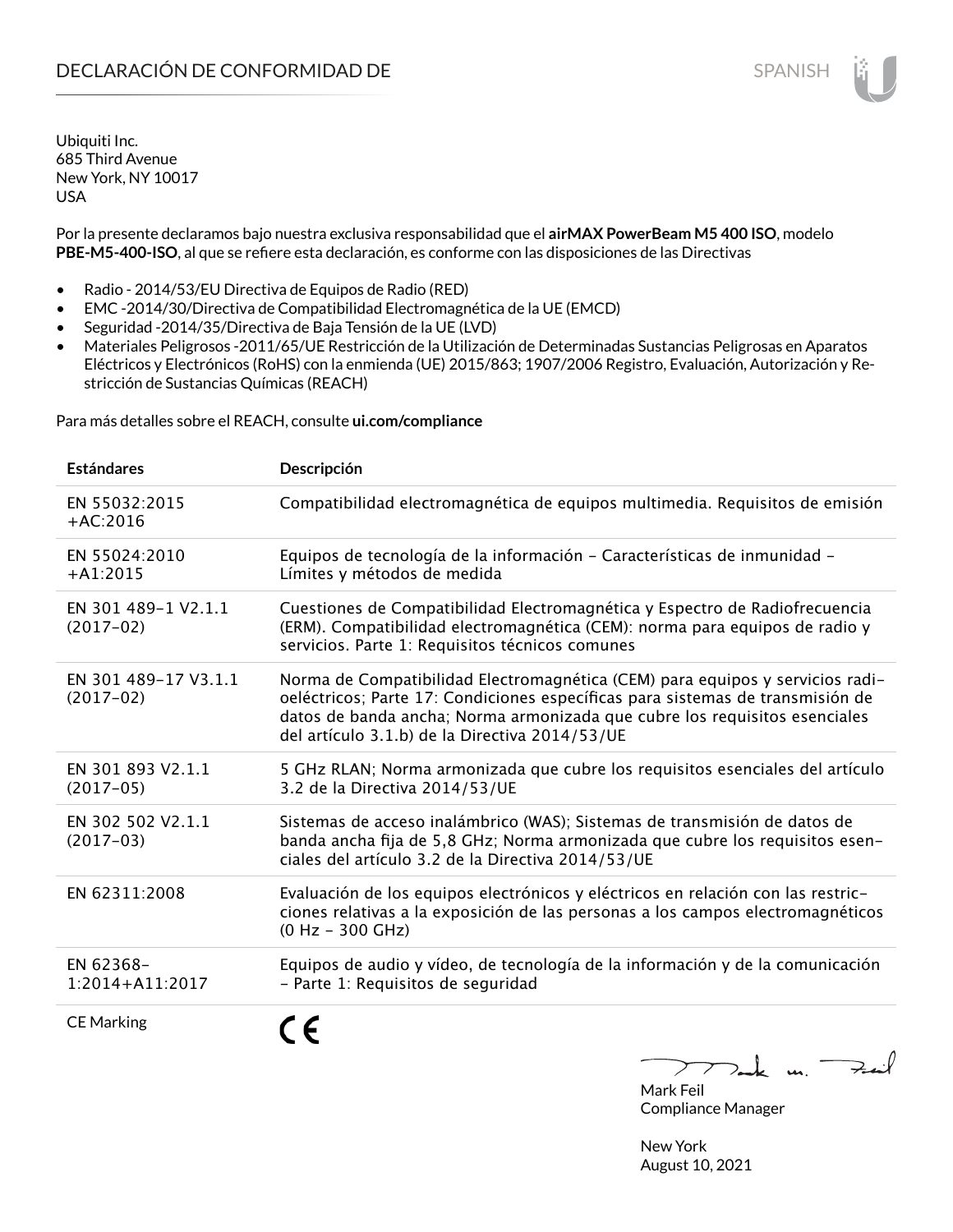## DECLARAȚIA DE CONFORMITATE UE EXECUTE DE ROMANIAN

Ubiquiti Inc. 685 Third Avenue New York, NY 10017 USA

Prin prezenta declarăm sub răspunderea noastră exclusivă că "airMAX PowerBeam M5 400 ISO", modelul PBE-M5-400-ISO, la care se referă această declarație, este în conformitate cu prevederile directivelor următoare:

- Radio 2014/53/EU Radio Equipment Directive (RED) (Directiva UE privind echipamentele radio)
- EMC -2014/30/EU Electromagnetic Compatibility Directive (EMCD) (Directiva UE privind compatibilitatea electromagnetică)
- Siguranță -2014/35/EU Low Voltage Directive (LVD) (Directiva UE privind joasa tensiune)
- Materiale periculoase -2011/65/EU Restriction of the Use of Certain Hazardous Substances in Electrical and Electronic Equipment (RoHS) with amendment (EU) 2015/863 (Directiva UE privind restricția utilizării anumitor substanțe periculoase în echipamentele electrice și electronice (RoHS) cu amendamentele ulterioare); 1907/2006 Registration, Evaluation, Authorization and Restriction of Chemicals (REACH) (Regulamentul Uniunii Europene privind înregistrarea, evaluarea si autorizarea produselor chimice)

Pentru detalii suplimentare referitoare la regulamentul REACH, vă rugăm să consultați site-ul **ui.com/compliance**

| <b>Standarde</b>                    | <b>Descriere</b>                                                                                                                                                                                                                                                                                    |
|-------------------------------------|-----------------------------------------------------------------------------------------------------------------------------------------------------------------------------------------------------------------------------------------------------------------------------------------------------|
| EN 55032:2015<br>$+AC:2016$         | Compatibilitatea electromagnetică a echipamentelor multimedia - Cerințe<br>privind emisiile                                                                                                                                                                                                         |
| EN 55024:2010<br>$+A1:2015$         | Echipamente pentru tehnologia informației. Caracteristici ale imunității. Limite<br>și metode de măsurare                                                                                                                                                                                           |
| EN 301 489-1 V2.1.1<br>$(2017-02)$  | Compatibilitatea electromagnetică și chestiuni legate de spectrul de frecvențe<br>radio (ERM); Standard de compatibilitate electromagnetică (EMC) pentru echipa-<br>mente și servicii radio; Partea 1: Cerințe tehnice comune                                                                       |
| EN 301 489-17 V3.1.1<br>$(2017-02)$ | Standard de compatibilitate electromagnetică (EMC) pentru echipamente și ser-<br>vicii radio; Partea 17: Condiții specifice pentru sistemele de transmisie a datelor<br>în bandă largă; Standard armonizat privind cerințele esențiale ale articolului 3.1<br>litera (b) din Directiva 2014/53 / UE |
| EN 301 893 V2.1.1<br>$(2017-05)$    | RLAN de 5 GHz; Standard armonizat privind cerințele esențiale ale articolului<br>3.2 din Directiva 2014/53 / UE                                                                                                                                                                                     |
| EN 302 502 V2.1.1<br>$(2017-03)$    | Sisteme de acces wireless (WAS); Sisteme fixe de transmitere a datelor în bandă<br>largă de 5,8 GHz; Standard armonizat privind cerințele esențiale ale articolului<br>3.2 din Directiva 2014/53 / UE                                                                                               |
| EN 62311:2008                       | Evaluarea echipamentelor electronice și electrice legate de restricțiile expunerii<br>umane la câmpurile electromagnetice (0 Hz - 300 GHz)                                                                                                                                                          |
| EN 62368-<br>1:2014+A11:2017        | Echipamente tehnologice audio / video, informaționale și de comunicații. Partea<br>1: Cerințe de siguranță                                                                                                                                                                                          |
| <b>CE Marking</b>                   | 772km                                                                                                                                                                                                                                                                                               |

Mark Feil Compliance Manager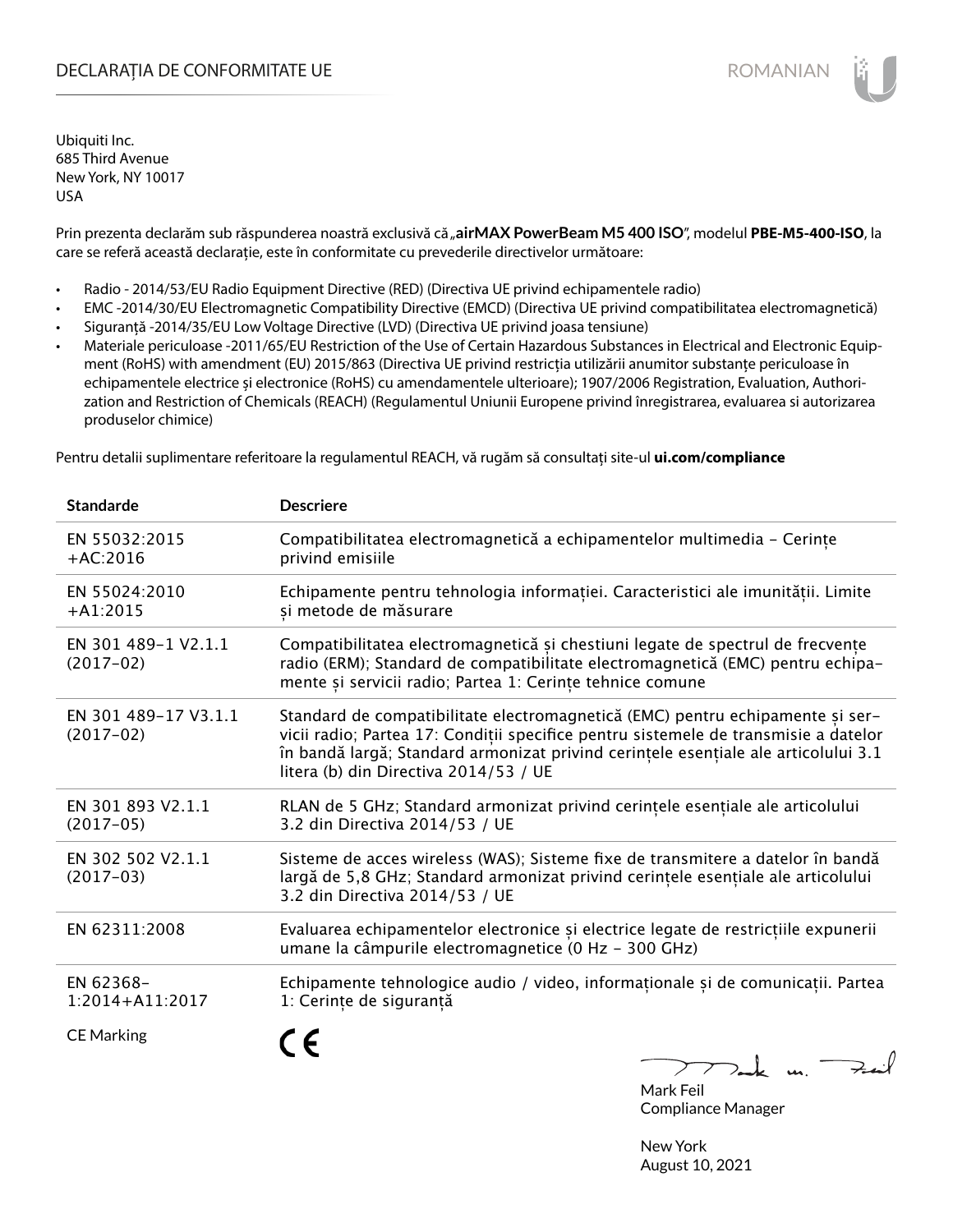## DEKLARACJA ZGODNOŚCI UE POLISH POLISH

Ubiquiti Inc. 685 Third Avenue New York, NY 10017 USA

Niniejszym oświadczam z naszą wyłączną odpowiedzialnością, że **airMAX PowerBeam M5 400 ISO**, model **PBE-M5-400-ISO**, do którego odnosi się niniejsza deklaracja, jest zgodny z przepisami Dyrektyw

- Radio 2014/53/Dyrektywa Sprzętu Radiowego UE (RED)
- EMC -2014/30/Dyrektywa Zgodności Elektromagnetycznej UE (EMCD)
- Bezpieczeństwo -2014/35/Dyrektywa Niskiego Napięcia UE (LVD)
- Materiały Niebezpieczne -2011/65/Restrykcje Dotyczące Użycia NIektórych Niebezpiecznych Substancji w Sprzęcie Elektrycznym i Elektronicznym UE (RoHS) ze zmianą (UE) 2015/863; 1907/2006 Rejestracja, Ocena, Zezwolenie i Restrykcje Dotyczące Chemikaliów (REACH)

Aby uzyskać dodatkowe informacje REACH, należy przejść do **ui.com/compliance**

| Normy                               | <b>Opis</b>                                                                                                                                                                                                                                                           |
|-------------------------------------|-----------------------------------------------------------------------------------------------------------------------------------------------------------------------------------------------------------------------------------------------------------------------|
| EN 55032:2015<br>$+AC:2016$         | Kompatybilność elektromagnetyczna sprzętu multimedialnego – Wymagania<br>emisyjne                                                                                                                                                                                     |
| EN 55024:2010<br>$+A1:2015$         | Sprzęt technologii informatycznej - Charakterystyka odporności - Limity i<br>metody pomiarowe                                                                                                                                                                         |
| EN 301 489-1 V2.1.1<br>$(2017-02)$  | Kompatybilność elektromagnetyczna i Zagadnienia widma Radiowego (ERM);<br>Standard Kompatybilności ElektroMagnetycznej (EMC) dla sprzętu radiowego i<br>usług; Część 1: Typowe wymagania techniczne                                                                   |
| EN 301 489-17 V3.1.1<br>$(2017-02)$ | Standard Kompatybilności ElektroMagnetycznej (EMC) dla sprzętu radiowego i<br>usług; Część 17: Szczególne warunki dla Szerokopasmowych Systemów Trans-<br>misji Danych; Norma zharmonizowana obejmująca zasadnicze wymagania art.<br>3.1 lit. b) dyrektywy 2014/53/UE |
| EN 301 893 V2.1.1<br>$(2017-05)$    | 5 GHz RLAN; Norma zharmonizowana obejmująca zasadnicze wymagania ar-<br>tykułu 3.2 dyrektywy 2014/53/UE                                                                                                                                                               |
| EN 302 502 V2.1.1<br>$(2017-03)$    | Bezprzewodowe Systemy Dostępu (WAS); 5,8 GHz stacjonarne szerokopasmowe<br>systemy transmisji danych; Norma zharmonizowana obejmująca zasadnicze<br>wymagania artykułu 3.2 dyrektywy 2014/53/UE                                                                       |
| EN 62311:2008                       | Oszacowanie elektronicznego i elektrycznego sprzętu związanego z ogranicze-<br>niami narażenia ludzi na pola elektromagnetyczne (0 Hz - 300 GHz)                                                                                                                      |
| EN 62368-<br>$1:2014 + A11:2017$    | Audio/wideo, sprzęt technologii informatycznej i komunikacyjnej – Część 1:<br>Wymagania dotyczące bezpieczeństwa                                                                                                                                                      |
| <b>CE Marking</b>                   |                                                                                                                                                                                                                                                                       |

Dank m. Fail

Mark Feil Compliance Manager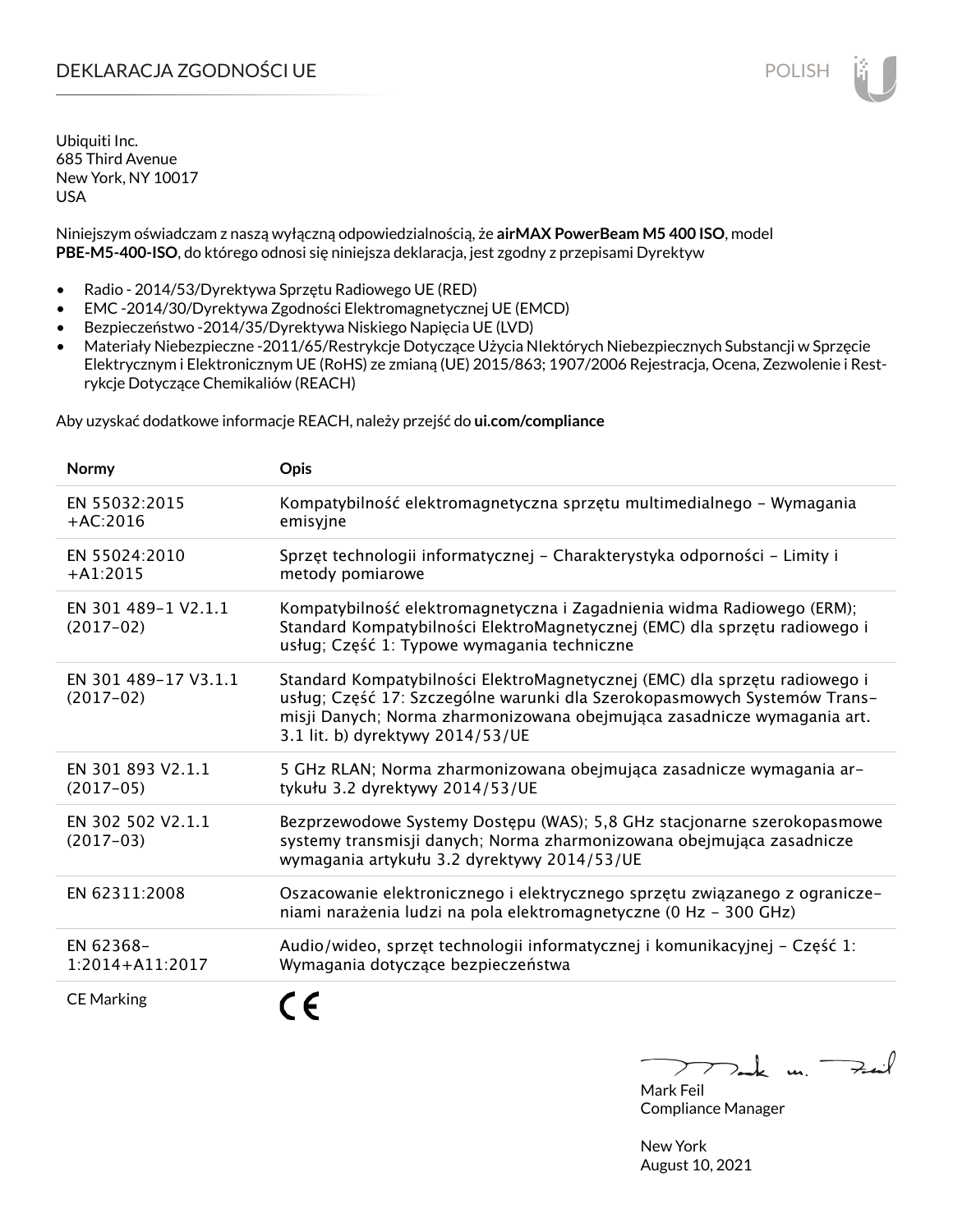S tem dokumentom na lastno odgovornost izjavljamo, da je naprava **airMAX PowerBeam M5 400 ISO**, model **PBE-M5-400-ISO**, na katerega se ta izjava nanaša, v skladu z določbami naslednjih direktiv:

- Radio 2014/53/EU Direktiva o radijski opremi (RED)
- EMC -2014/30/EU Direktiva o elektromagnetni združljivosti (EMCD)
- Varnost -2014/35/EU Direktiva o nizkonapetostni opremi (LVD)
- Nevarne snovi -2011/65/EU Direktiva o omejevanju uporabe nekaterih nevarnih snovi v električni in elektronski opremi (RoHS) s spremembo (EU) 2015/863; 1907/2006 Uredba o registraciji, evalvaciji, avtorizaciji in omejevanju kemikalij (REACH)

Več podrobnosti o REACH uredbi si poglejte na **ui.com/compliance**

| <b>Standardi</b>                    | Opis                                                                                                                                                                                                                                             |
|-------------------------------------|--------------------------------------------------------------------------------------------------------------------------------------------------------------------------------------------------------------------------------------------------|
| EN 55032:2015<br>$+AC:2016$         | Elektromagnetna združljivost večpredstavnostne opreme - Zahteve glede elek-<br>tromagnetnega sevanja                                                                                                                                             |
| EN 55024:2010<br>$+A1:2015$         | Oprema za informacijsko tehnologijo - Karakteristike odpornosti proti motnjam<br>- Mejne vrednosti in merilne metode                                                                                                                             |
| EN 301 489-1 V2.1.1<br>$(2017-02)$  | Elektromagnetna združljivost in zadeve v zvezi z radijskim spektrom (ERM) -<br>Standard elektromagnetne združljivosti (EMC) za radijsko opremo in storitve -<br>1. del: Splošne tehnične zahteve                                                 |
| EN 301 489-17 V3.1.1<br>$(2017-02)$ | Standard elektromagnetne združljivosti (EMC) za radijsko opremo in storitve -<br>17. del: Posebni pogoji za širokopasovne sisteme za prenos podatkov - Harmo-<br>nizirani standard, ki zajema bistvene zahteve člena 3.1(b) direktive 2014/53/EU |
| EN 301 893 V2.1.1<br>$(2017-05)$    | 5 GHz RLAN - Harmonizirani standard, ki zajema bistvene zahteve člena 3.2<br>direktive 2014/53/EU                                                                                                                                                |
| EN 302 502 V2.1.1<br>$(2017-03)$    | Brezžični dostopovni sistemi (WAS) - Fiksni širokopasovni sistemi za prenos<br>podatkov na frekvenci 5,8 GHz - Harmonizirani standard, ki zajema bistvene<br>zahteve člena 3.2 direktive 2014/53/EU                                              |
| EN 62311:2008                       | Ocena elektronske in električne opreme glede omejevanja izpostavljenosti ljudi<br>elektromagnetnim sevanjem (0 Hz - 300 GHz)                                                                                                                     |
| EN 62368-<br>$1:2014 + A11:2017$    | Oprema za avdio/video, informacijsko in komunikacijsko tehnologijo - 1. del:<br>Varnostne zahteve                                                                                                                                                |
| <b>CE Marking</b>                   |                                                                                                                                                                                                                                                  |

 $k$  m. Fail  $\sum_{k=1}^{n}$ 

Mark Feil Compliance Manager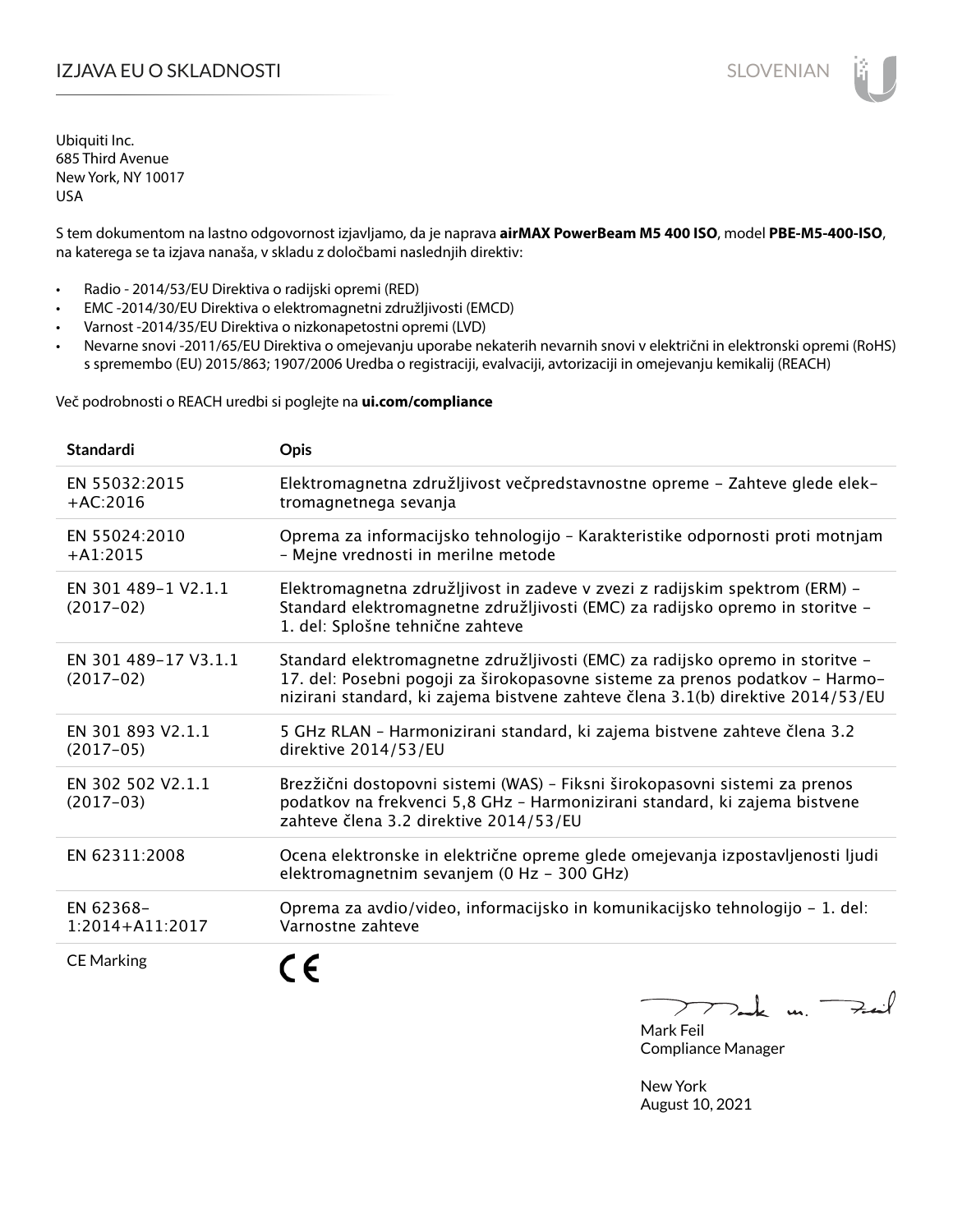Διά του παρόντος δηλώνουμε με αποκλειστική ευθύνη μας ότι το **airMAX PowerBeam M5 400 ISO**, μοντέλο **PBE-M5-400-ISO**, στο οποίο αναφέρεται η παρούσα δήλωση, είναι σύμφωνο με τις διατάξεις των Οδηγιών

- Ραδιοεξοπλισμός Οδηγία Ραδιοεξοπλισμού (RED) 2014/53/ΕΕ
- EMC Οδηγία Ηλεκτρομαγνητικής Συμβατότητας (EMCD) 2014/30/ΕΕ
- Ασφάλεια Οδηγία Χαμηλής Τάσης (LVD) 2014/35/ΕΕ
- Επικίνδυνα Υλικά Περιορισμός της Χρήσης Ορισμένων Επικίνδυνων Ουσιών σε Ηλεκτρικό και Ηλεκτρονικό Εξοπλισμό (RoHS) 2011/65/ΕΕ με τροποποίηση (ΕΕ) 2015/863. Καταχώριση, Αξιολόγηση, Εξουσιοδότηση και Περιορισμός Χημικών Ουσιών (REACH) 1907/2006

Για περισσότερες λεπτομέρειες σχετικά με το REACH, παρακαλούμε ανατρέξτε στη διεύθυνση **ui.com/compliance**

| Πρότυπα                             | Περιγραφή                                                                                                                                                                                                                                                              |
|-------------------------------------|------------------------------------------------------------------------------------------------------------------------------------------------------------------------------------------------------------------------------------------------------------------------|
| EN 55032:2015<br>$+AC:2016$         | Ηλεκτρομαγνητική συμβατότητα εξοπλισμού πολυμέσων - Απαιτήσεις<br>εκπομπών                                                                                                                                                                                             |
| EN 55024:2010<br>$+A1:2015$         | Εξοπλισμός τεχνολογίας πληροφοριών - Χαρακτηριστικά θωράκισης - Όρια<br>και μέθοδοι μέτρησης                                                                                                                                                                           |
| EN 301 489-1 V2.1.1<br>$(2017-02)$  | Ηλεκτρομαγνητική συμβατότητα και Θέματα Ραδιοφάσματος (ERM). Πρότυπο<br>ηλεκτρομαγνητικής συμβατότητας (ΕΜC) για ραδιοεξοπλισμό και υπηρεσίες.<br>Μέρος 1: Κοινές τεχνικές απαιτήσεις                                                                                  |
| EN 301 489-17 V3.1.1<br>$(2017-02)$ | Πρότυπο ηλεκτρομαγνητικής συμβατότητας (ΕΜC) για ραδιοεξοπλισμό και<br>υπηρεσίες. Μέρος 17: Ειδικοί όροι για Συστήματα Μετάδοσης Δεδομένων<br>Ευρείας Ζώνης · Εναρμονισμένο Πρότυπο που καλύπτει τις βασικές<br>απαιτήσεις του άρθρου 3.1 (β) της Οδηγίας 2014/53 / ΕΕ |
| EN 301 893 V2.1.1<br>$(2017-05)$    | 5 GHz RLAN. Εναρμονισμένο Πρότυπο που καλύπτει τις βασικές απαιτήσεις<br>του άρθρου 3.2 της Οδηγίας 2014/53/ΕΕ                                                                                                                                                         |
| EN 302 502 V2.1.1<br>$(2017-03)$    | Συστήματα Ασύρματης Πρόσβασης (WAS). Σταθερά ευρυζωνικά συστήματα<br>μετάδοσης δεδομένων 5,8 GHz. Εναρμονισμένο Πρότυπο που καλύπτει τις<br>βασικές απαιτήσεις του άρθρου 3.2 της Οδηγίας 2014/53/ΕΕ                                                                   |
| EN 62311:2008                       | Αξιολόγηση ηλεκτρονικού και ηλεκτρικού εξοπλισμού που σχετίζεται με<br>περιορισμούς έκθεσης στον άνθρωπο για ηλεκτρομαγνητικά πεδία (0 Hz -<br>300 GHz)                                                                                                                |
| EN 62368-<br>$1:2014 + A11:2017$    | Εξοπλισμός τεχνολογίας ήχου/εικόνας, πληροφορικής και επικοινωνιών –<br>Μέρος 1: Απαιτήσεις ασφάλειας                                                                                                                                                                  |
| <b>CE Marking</b>                   |                                                                                                                                                                                                                                                                        |

Tak un Fail  $\sum$ 

Mark Feil Compliance Manager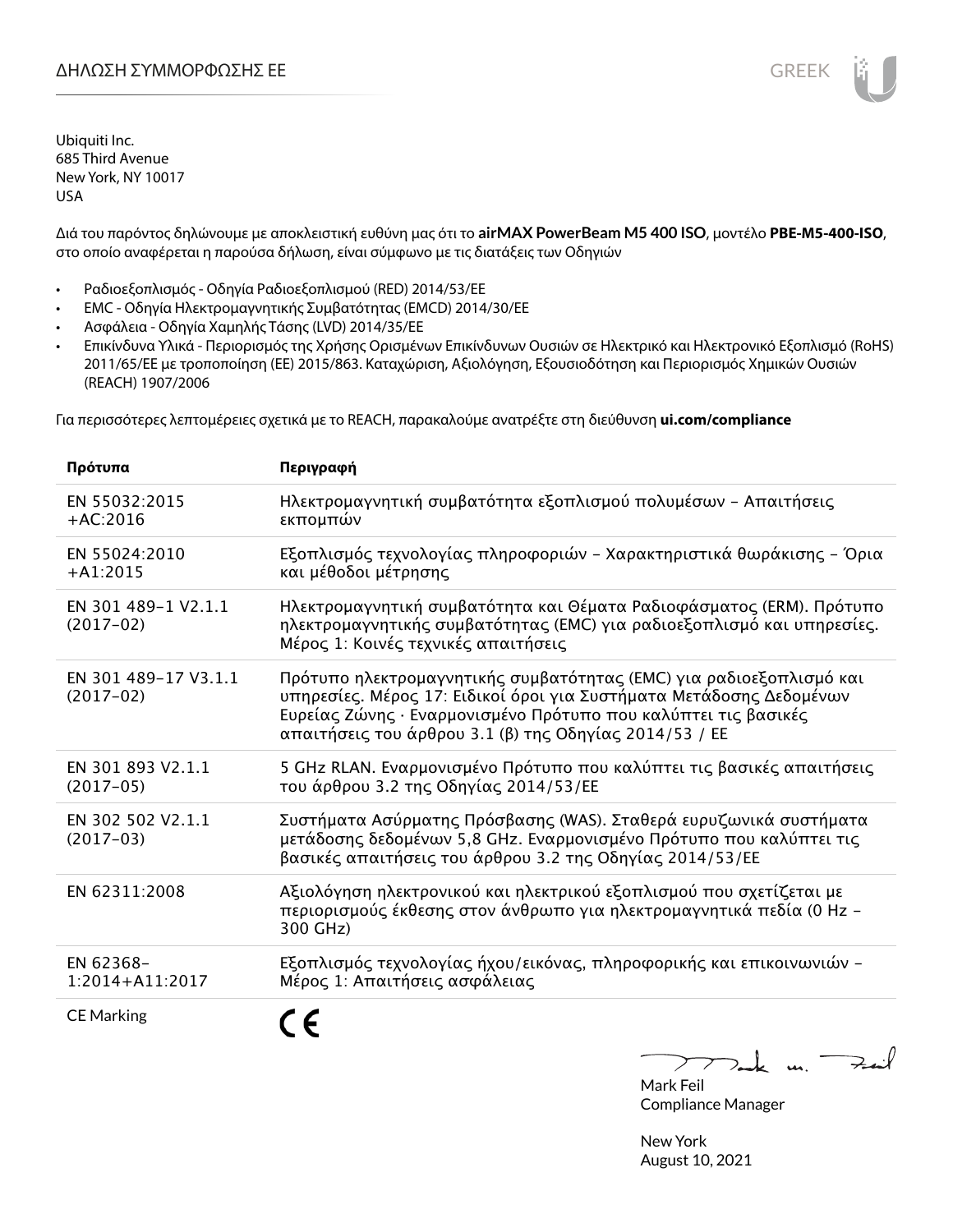# EÚ VYHLÁSENIE O SÚHLASE SLOVAK SLOVAK

Ubiquiti Inc. 685 Third Avenue New York, NY 10017 USA

Týmto prehlasuje, na našu výlučnú zodpovednosť, že **airMAX PowerBeam M5 400 ISO**, model **PBE-M5-400-ISO**, ktorého sa toto vyhlásenie týka, je v súlade s ustanoveniami Smerníc

- Rádio 2014/53/EÚ Smernica o Rádiových Zariadeniach (RED)
- EMC -2014/30/EÚ Smernica o Elektromagnetickej Kompatibilite (EMCD)
- Bezpečnosť -2014/35/EÚ Smernica o Nízkom Napätí (LVD)
- Nebezpečné Materiály -2011/65/EÚ Obmedzenie Používania Určitých Nebezpečných Látok v Elektrických a Elektronických Zariadeniach (RoHS) s dodatkom (EÚ) 2015/863; 1907/2006 Registrácia, Hodnotenie, Autorizácia a Obmedzenie chemikálií (REACH)

Ďalšie informácie o REACH môžete nájsť na **ui.com/compliance**

| Štandardy                           | <b>Popis</b>                                                                                                                                                                                                                                                 |
|-------------------------------------|--------------------------------------------------------------------------------------------------------------------------------------------------------------------------------------------------------------------------------------------------------------|
| EN 55032:2015<br>$+AC:2016$         | Elektromagnetická kompatibilita multimediálnych zariadení - emisné požia-<br>davky                                                                                                                                                                           |
| EN 55024:2010<br>$+A1:2015$         | Zariadenia informačných technológií - Charakteristiky odolnosti - Limity a<br>metódy merania                                                                                                                                                                 |
| EN 301 489-1 V2.1.1<br>$(2017-02)$  | Elektromagnetická kompatibilita a záležitosti rádiového spektra (ERM). Nor-<br>ma elektromagnetickej kompatibility (EMC) pre rádiové zariadenia a služby:<br>Spoločné technické požiadavky                                                                   |
| EN 301 489-17 V3.1.1<br>$(2017-02)$ | Norma elektromagnetickej kompatibility (EMC) na rádiové zariadenia a služby.<br>17. časť: Osobitné podmienky pre širokopásmové systémy prenosu dát. Har-<br>monizovaná norma vzťahujúca sa na základné požiadavky článku 3.1 písm. b)<br>smernice 2014/53/EÚ |
| EN 301 893 V2.1.1<br>$(2017-05)$    | 5 GHz RLAN; harmonizovaná norma vzťahujúca sa na základné požiadavky<br>článku 3.2 smernice 2014/53/EÚ                                                                                                                                                       |
| EN 302 502 V2.1.1<br>$(2017-03)$    | Bezdrôtové prístupové systémy (WAS); pevné širokopásmové dátové prenosové<br>systémy 5,8 GHz; harmonizovaná norma vzťahujúca sa na základné požiadavky<br>článku 3.2 smernice 2014/53/EÚ                                                                     |
| EN 62311:2008                       | Posudzovanie elektronických a elektrických zariadení v súvislosti s obmedzeni-<br>ami vystavenia ľudí elektromagnetickým poliam (0 Hz - 300 GHz)                                                                                                             |
| EN 62368-<br>$1:2014 + A11:2017$    | Zariadenia audio/video, informačnej a komunikačnej technológie - časť 1: Bez-<br>pečnostné požiadavky                                                                                                                                                        |
| <b>CE Marking</b>                   |                                                                                                                                                                                                                                                              |

 $k$  un  $\rightarrow$  $\triangleright$ Mark Feil Compliance Manager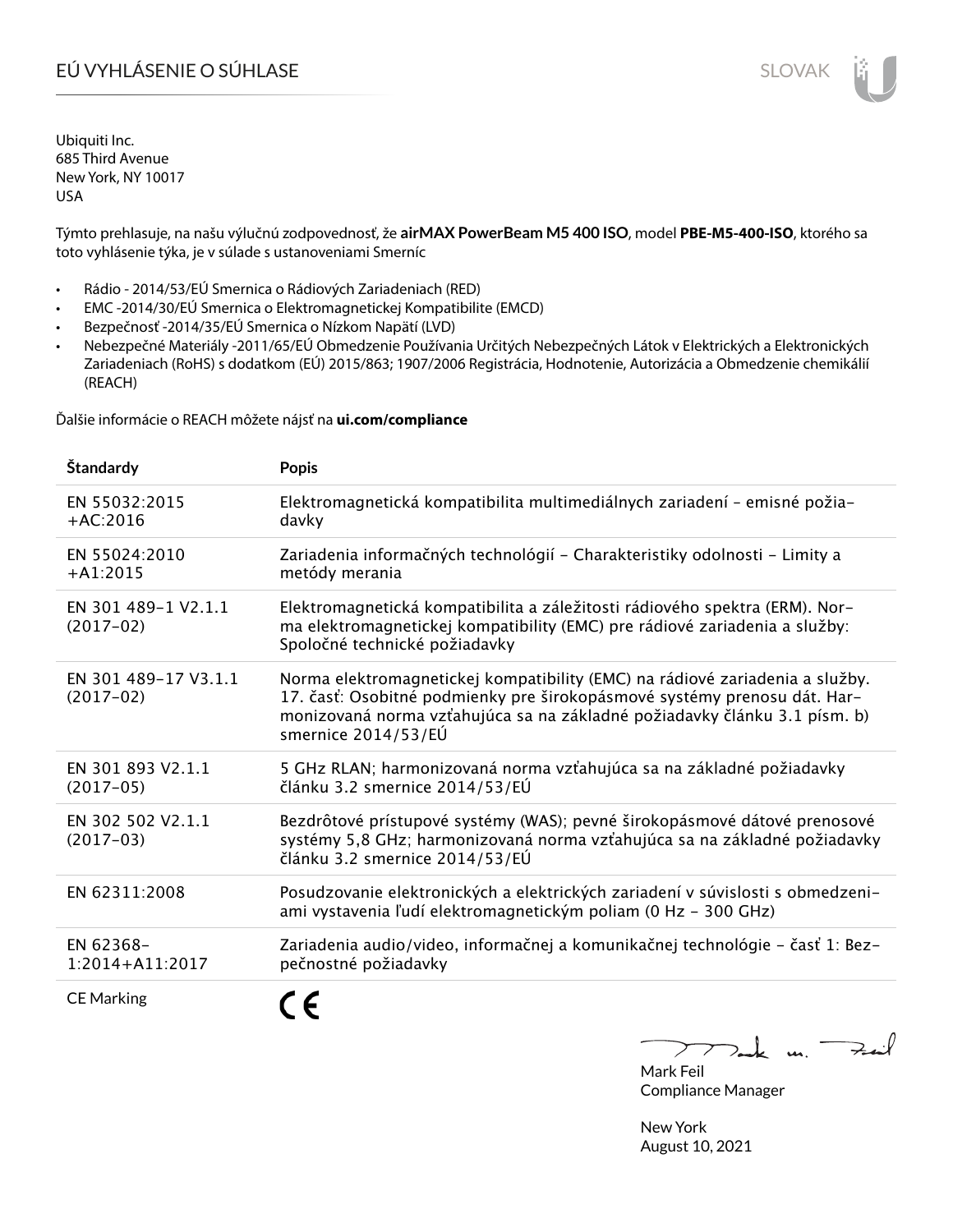Vienīgi uz savu atbildību deklarējam, ka iekārtas "**airMAX PowerBeam M5 400 ISO**" modelis "**PBE-M5-400-ISO**", uz ko attiecas šī deklarācija, atbilst šādu direktīvu noteikumiem:

- radio 2014/53/ES Radioiekārtu direktīva (RED);
- elektromagnētiskā saderība 2014/30/ES Elektromagnētiskās saderības direktīva (EMCD);
- drošība 2014/35/ES Zemsprieguma direktīva (LVD);
- bīstami materiāli 2011/65/ES Atsevišķu bīstamu ķīmisko vielu izmantošanas ierobežojumi elektriskajās un elektroniskajās iekārtās (RoHS) ar grozījumu (ES) 2015/863; 1907/2006 Ķīmisko vielu reģistrēšana, novērtēšana, atļaušana un ierobežošana (REACH).

Papildinformāciju par REACH lūdzam skatīt tīmekļa vietnē **ui.com/compliance**

| <b>Standarti</b>                    | <b>Apraksts</b>                                                                                                                                                                                                                                               |
|-------------------------------------|---------------------------------------------------------------------------------------------------------------------------------------------------------------------------------------------------------------------------------------------------------------|
| EN 55032:2015<br>$+AC:2016$         | Multivides iekārtu elektromagnētiskā saderība - Emisijai piemērojamās prasības                                                                                                                                                                                |
| EN 55024:2010<br>$+A1:2015$         | Informācijas tehnoloģijas iekārtas - Traucējumnoturības raksturlielumi -<br>Robežvērtības un mērīšanas metodes                                                                                                                                                |
| EN 301 489-1 V2.1.1<br>$(2017-02)$  | Elektromagnētiskā saderība un radiofrekvenču spektra jautājumi (ERM); Elek-<br>tromagnētiskās saderības (EMS) standarts radioiekārtām un dienestiem; 1. daļa:<br>Vispārējās tehniskās prasības                                                                |
| EN 301 489-17 V3.1.1<br>$(2017-02)$ | Elektromagnētiskās saderības (EMS) standarts radioiekārtām un dienestiem; 17.<br>daļa: Īpašie nosacījumi platjoslas datu pārraides sistēmām; Saskaņotais stan-<br>darts, kas atbilst Direktīvas 2014/53/ES 3. panta 1. punkta b) apakšpunkta<br>pamatprasībām |
| EN 301 893 V2.1.1<br>$(2017-05)$    | 5 GHz RLAN; Saskanotais standarts, kas atbilst Direktīvas 2014/53/ES 3. panta<br>2. punkta pamatprasībām                                                                                                                                                      |
| EN 302 502 V2.1.1<br>$(2017-03)$    | Bezvadu piekļuves sistēmas (WAS); 5,8 GHz fiksētās platjoslas datu pārraides<br>sistēmas; Saskaņotais standarts, kas atbilst Direktīvas 2014/53/ES 3. panta 2.<br>punkta pamatprasībām                                                                        |
| EN 62311:2008                       | Elektronisko un elektrisko iekārtu novērtēšana attiecībā uz ierobežojumiem 0<br>Hz-300 GHz elektromagnētisko lauku iedarbībai uz cilvēkiem                                                                                                                    |
| EN 62368-<br>1:2014+A11:2017        | Audio/video, informācijas un komunikācijas tehnoloģiju aprīkojums - 1. daļa:<br>Drošības prasības                                                                                                                                                             |
| <b>CE Marking</b>                   |                                                                                                                                                                                                                                                               |

m. Fail Mark Feil

Compliance Manager